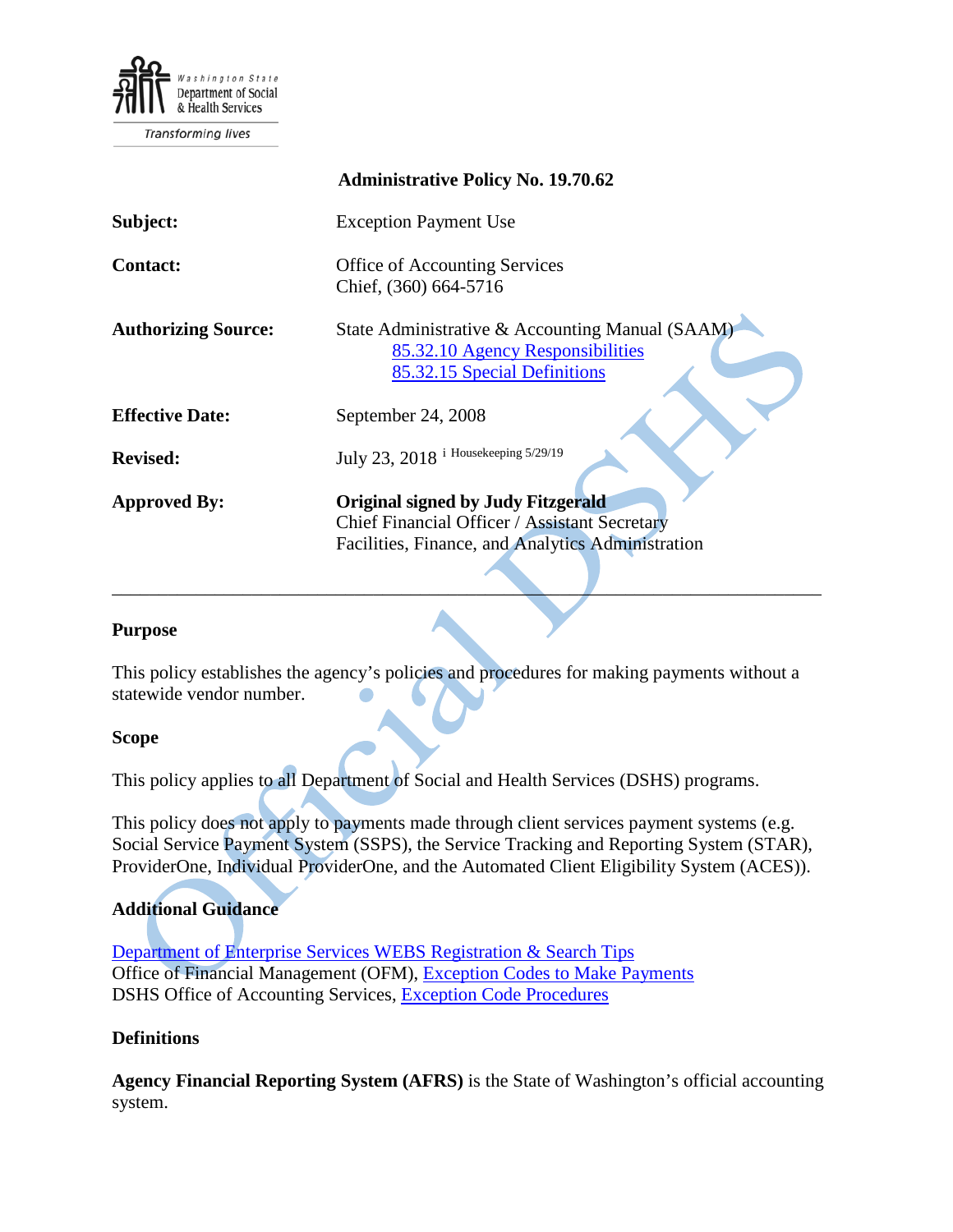Administrative Policy No. 19.70.62 July 23, 2018 Page 2

**Exception Payment** is a one-time payment that is not tax reportable and does not have a statewide vendor number.

**Exception Payment Codes** are codes established by the Office of Financial Management (OFM) for use when making specific payments when no statewide vendor number exists.

**Exception Code Procedures** is the list posted on the FSA/OAS Intranet that contains all the allowable exception code transactions and the information to be used in the invoice field on the payment document.

**Independent Reviewer** means is an individual staff member that was not involved in the processing, review, approval, or release of the exception code transaction

**IRS** is the federal Internal Revenue Service.

**Program** means the affected DSHS programs, including the division, office, or staff designated by the Assistant Secretary or Division Director as being responsible for compliance with this policy.

### **Policy**

- **A. The Office of Accounting Services (OAS), within the Facilities, Finance, and Analytics Administration (FFAA), must monitor and enforce agency policies and procedures that regulate the use of Exception Payments.**
	- 1. OAS must:
		- a. Maintain a list of valid exception payment transaction types.
		- b. Monitor the use of exception payments.
		- c. Distribute an exception payment report to programs by the  $10<sup>th</sup>$  of each month.
	- 2. Programs must:

Respond to OAS requests for information by the  $20<sup>th</sup>$  of the month about how the exception payment is used, and take remedial action if appropriate.

# **B. The use of exception payments is restricted to the following situations:**

1. The payment is on the Valid Exception Payment Codes List.

- 2. The payment is a valid, one-time only, non-taxable payment.
- 3. Program staff have received prior OAS approval for an exception to policy.
- **C. The use of exception payments is not permitted for the following situations:**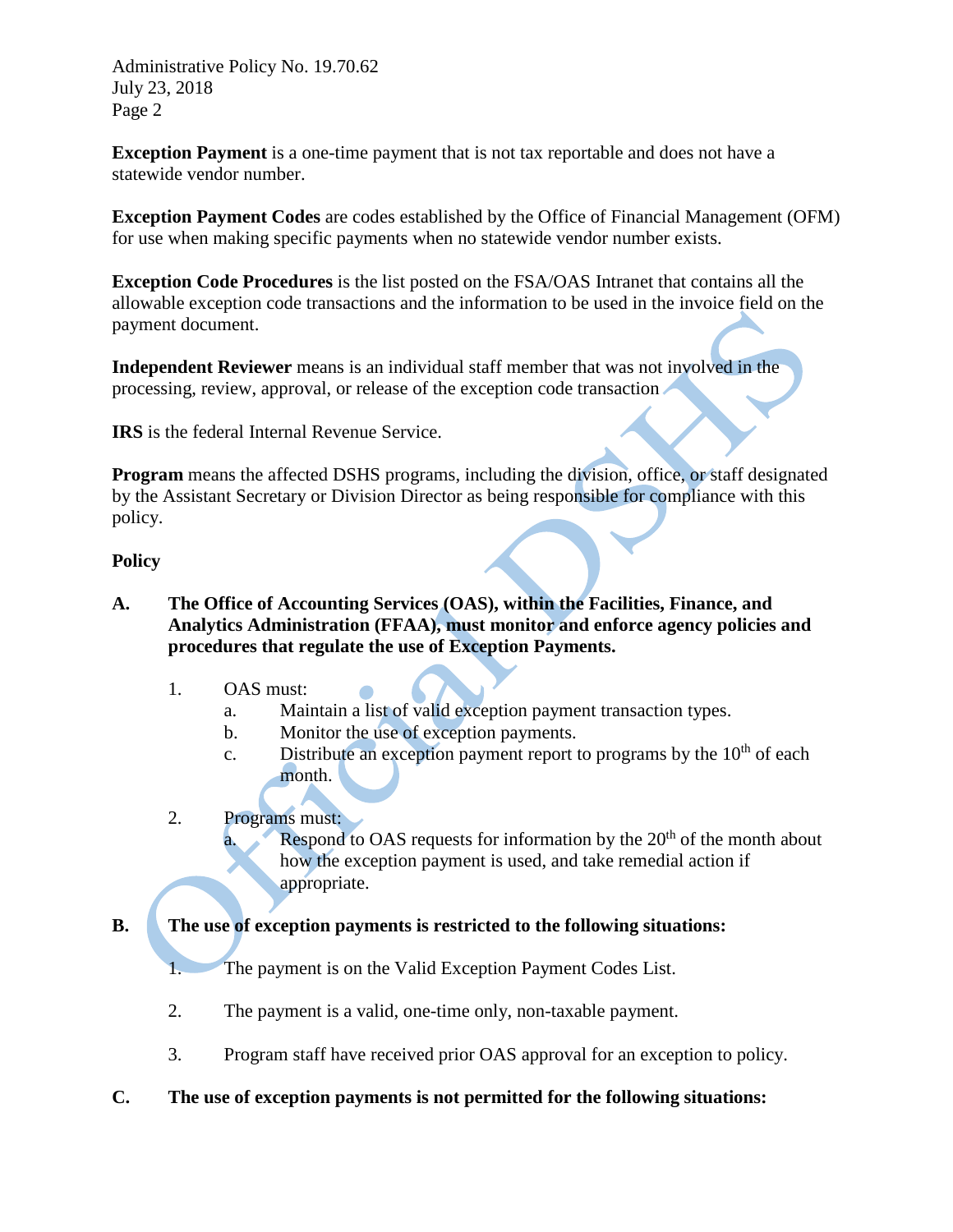Administrative Policy No. 19.70.62 July 23, 2018 Page 3

- 1. Payments for services.
- 2. Vendors registered in AFRS.
- 3. Legal settlements where the payment is made to the attorney.
- 4. Payments to DSHS employees when a vendor number exists.

### **Procedure**

### **A. To make an exception payment:**

- 1. Program staff must:
	- a. Ensure that other payment options are not viable (i.e. statewide vendor number).
	- b. Select the Exception Code that fits the payment circumstance as outlined in [Using Exception Codes to Make Payments.](http://www.ofm.wa.gov/resources/misc/MCException_Codes_Overview.pdf)
	- c. Select the appropriate Invoice Description from the Exception Code Procedures based on the payment circumstance.
	- d. On the Financial Toolbox, enter the Vendor Name, Address, City, State, Zip Code, and add the AFRS column 'EC'.
		- i. Column with the header 'EC' is where the selected Exception Code will be placed.
		- ii. The Invoice Description must be entered into the AFRS 'Invoice Number' field exactly as it reads on the [Exception Code](http://one.dshs.wa.lcl/FS/Fiscal/Accounting/Tax/Exception%20Payments/Exception%20Code%20Procedures.doc)  [Procedures](http://one.dshs.wa.lcl/FS/Fiscal/Accounting/Tax/Exception%20Payments/Exception%20Code%20Procedures.doc) including spaces or no spaces.
	- e. Submit payment for processing.

For more information, please see [Exception Code Table](https://www.ofm.wa.gov/sites/default/files/public/legacy/resources/eps/EPS_Exception_Code_Table_10172011.pdf)

# **B. To conduct the monthly review of exception payments:**

1. OAS staff must:

a. Send the list of exception code transactions to each program each month in an electronic format.

- b. Make corrections to statewide vendor number after notified by program staff.
- 2. Program staff must:
	- a. Select an independent reviewer to evaluate the list of exception code transactions received from the OAS. This review includes:
		- i. Notifying the OAS of the correct vendor number to be used, or
		- ii. Have the vendor submit a Statewide Vendor Registration request and a completed W9 to WaTech, if necessary.
		- iii. When updated vendor registration is received, notify OAS to correct the payment to the updated vendor number.